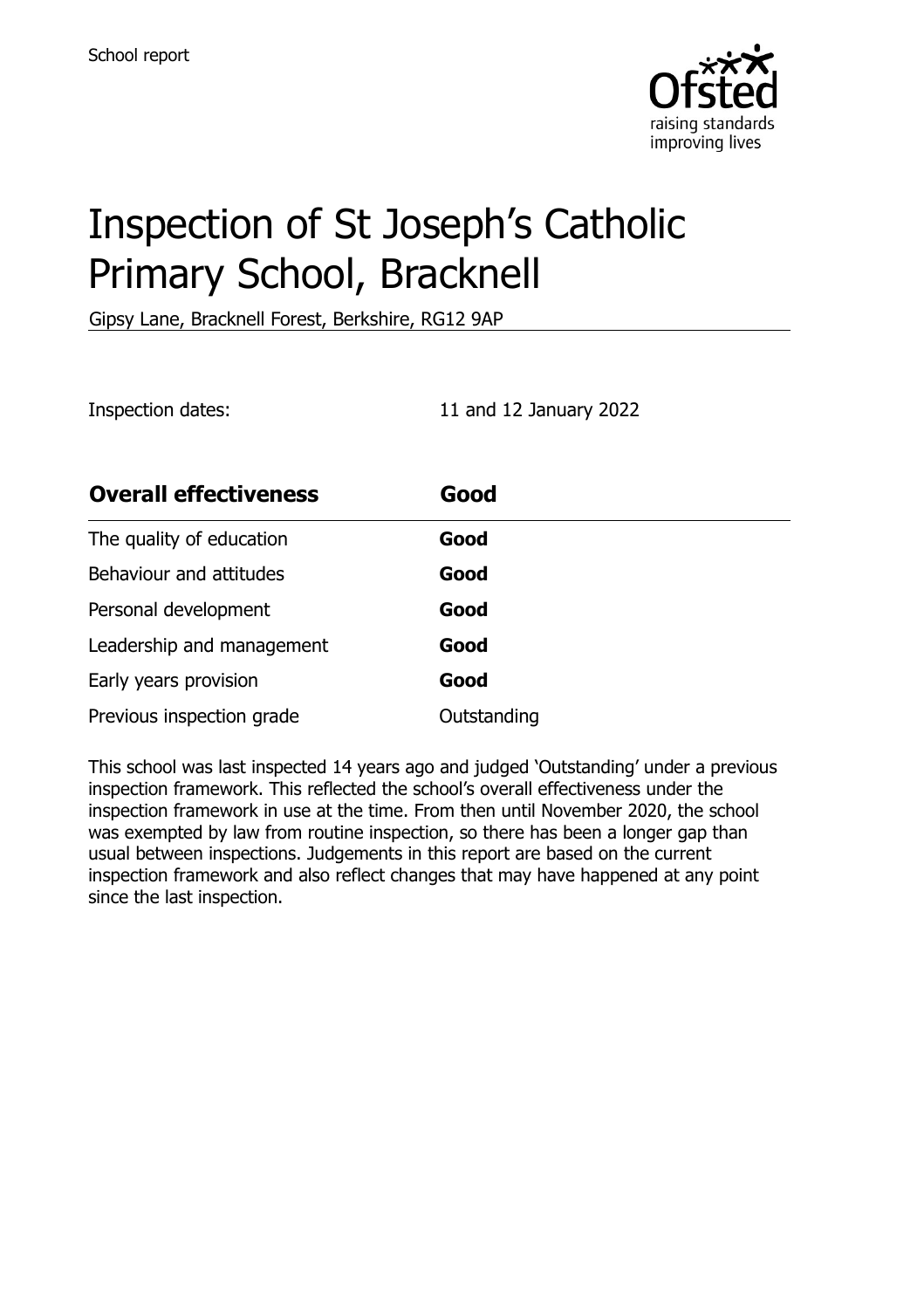

## **What is it like to attend this school?**

The school's religious values provide a firm framework for its friendly, welcoming and inclusive atmosphere. Pupils are interested in visitors and speak enthusiastically about their school. 'Welcome monitors' greet visitors to the classrooms warmly, politely and with a smile. Pupils say that everyone gets on very well together. They happily recited the school motto to inspectors: 'We are growing on our journey of achievement with Jesus in our hearts, heads and hands.'

Pupils are understandably proud of their school. One pupil said, 'there is something special about this school'. Pupils say that they enjoy school because their teachers make learning interesting and fun. They treat adults and each other with respect. Pupils usually listen closely to their teachers during lessons and work carefully in their books. Adults expect all pupils to work hard, and most do.

Pupils behave sensibly and responsibly during breaktimes and when moving around the school. They are confident that they can rely on adults to keep them safe. Pupils say that any incidents of bullying are taken seriously and sorted out properly. School records confirm that this is the case.

#### **What does the school do well and what does it need to do better?**

The headteacher and her leadership team have paid particularly close attention to the needs of pupils, families and staff alike since the start of the pandemic. Subject leaders and teachers have worked hard to ensure a suitable curriculum for those pupils learning at home during the lockdowns. A focus on pupils' well-being, with sensitive support for those who are feeling anxious, continues to help pupils to settle back into school life. One parent's comment reflected the views of others: 'The care and love the teachers provide is exceptional.' Most pupils are settled, happy and pleased to be back. Parents appreciate the lengths taken by staff to support their children during the lockdowns. One said, 'The school has done incredibly well in its response to the pandemic and the extra pressure this has caused.'

Leaders have made thoughtful adjustments to the curriculum during the pandemic. The school assesses pupils' progress regularly to gauge how well they are catching up with learning missed during the lockdowns. Assessments at the end of the autumn term indicate promising signs of recovery in pupils' learning. However, leaders recognise that further work is needed if pupils are to be fully prepared for the next stage of their education. They are confident that pupils will have covered the full curriculum by the end of the summer term.

The school's broad, balanced and well-established curriculum ensures that most pupils achieve well. However, sometimes pupils who find learning more difficult, including those with special educational needs and/or disabilities (SEND), make less progress than they should. This is because the curriculum is not always adapted to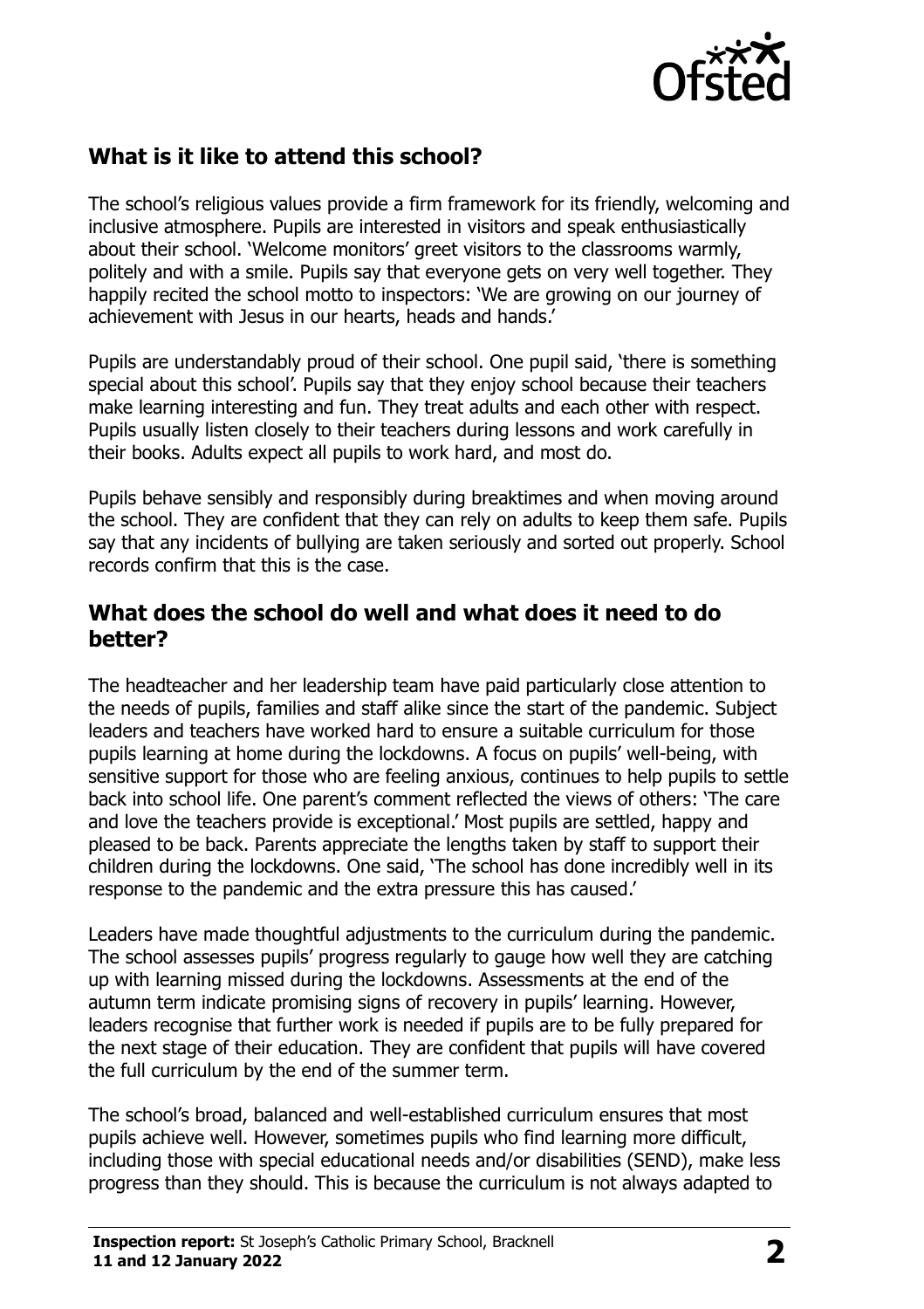

their needs fully enough. When this is the case, some pupils struggle to maintain focus in lessons, although this rarely disturbs others.

Most pupils become accomplished readers. A new phonics programme is securely established. The pandemic means that some pupils have fallen behind in reading. Extra support for these pupils is helping them to catch up quickly. Teachers read from a carefully selected range of books which introduce pupils to a broad range of literature. The school library provides a wide range of high-quality texts for pupils to enjoy.

Leaders give pupils' personal development a high priority. Pupils study a range of world religions and learn to respect the views and beliefs of others. An impressive range of trips, visitors and activities make a strong contribution to pupils' enjoyment of school. Special arrangements during the pandemic, such as virtual museum visits, helped to keep pupils' interest alight when in-person trips were not possible.

Staff morale is strong. Leaders work constructively with staff and recognise their hard work and commitment. Members of staff who spoke with inspectors said that they appreciate leaders' support and advice. All those who completed Ofsted's survey said that they are proud to be a member of staff.

Subject leaders are passionate about their subjects of responsibility. They are keen to play their part in the school's development and provide helpful guidance for their colleagues. However, their checks on how well the curriculum is being taught, and its impact on pupils' learning, are not sufficiently well established. As a result, subject leaders are not always clear enough about where improvements in teaching are needed, or how these will be addressed.

## **Safeguarding**

The arrangements for safeguarding are effective.

Pupils' safety underpins school life at St Joseph's. Staff pay close attention to pupils' safety and welfare. The school's personal, social and health education curriculum contributes well to pupils' understanding of what they can do to keep safe. Leaders make sure that staff feel confident and comfortable about reporting any concerns. Key safeguarding documents are maintained centrally so that they can be accessed easily. Staff are knowledgeable about safeguarding matters and act swiftly if they are worried about a pupil. The school's well-maintained safeguarding records indicate the careful attention given to pupils' safety.

## **What does the school need to do to improve?**

#### **(Information for the school and appropriate authority)**

■ The school's curriculum is not always adapted well enough to support all pupils' needs. This is particularly so for pupils who find learning more difficult, including those with SEND. Staff want to make sure that every pupil learns well. However,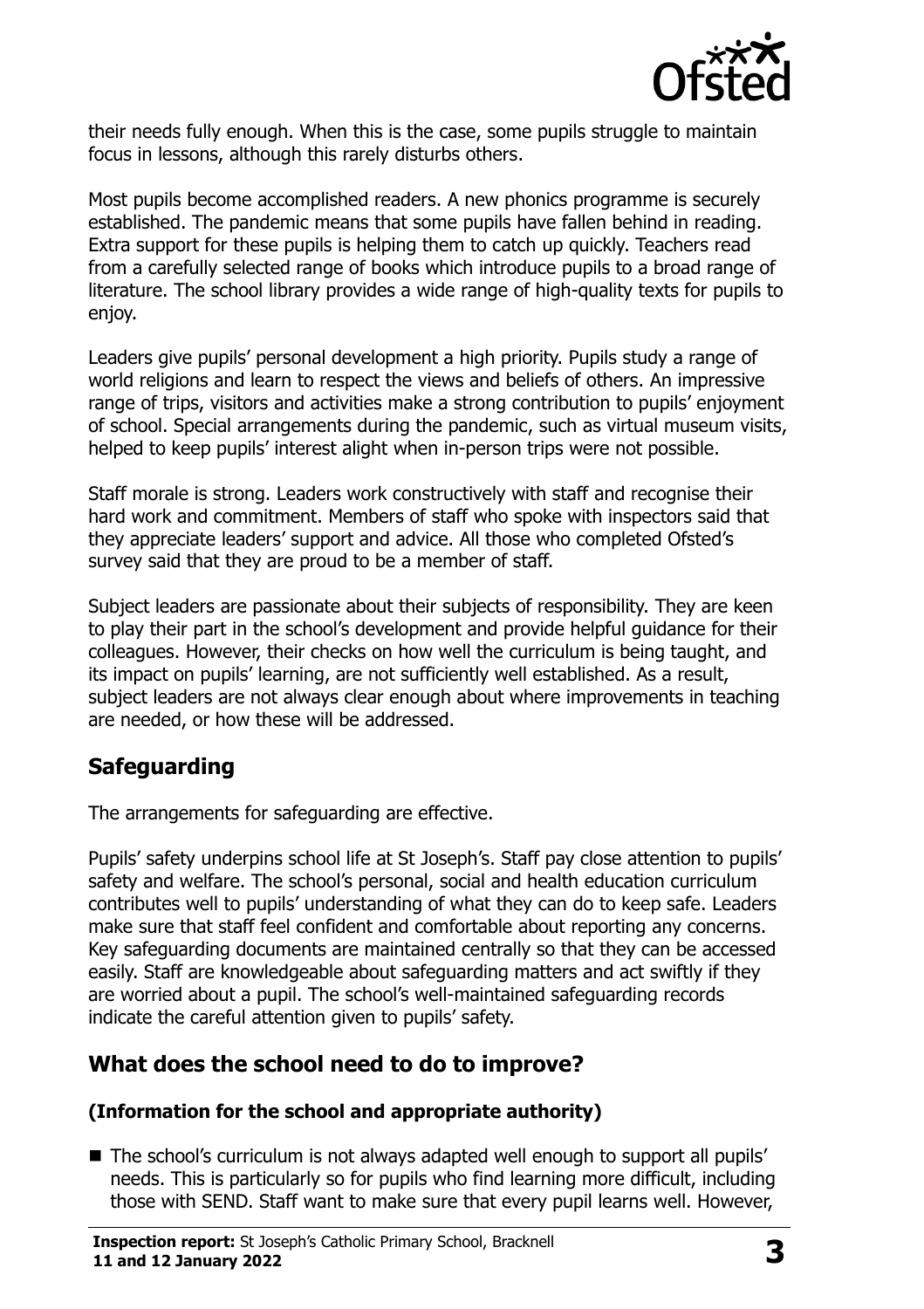

they do not always have the subject knowledge or expertise needed to adapt the curriculum to ensure that this is the case. This means that pupils are sometimes given work which is unsuitable because it is too hard for them to complete. Some lose focus during lessons as a result. Leaders should provide training and guidance for staff so that they know how to make suitable adaptations to the curriculum and all pupils are able to get on well with the work set in lessons.

■ Subject leaders' roles in monitoring their subjects of responsibility are underdeveloped. This means that they are not always clear enough about how well some aspects of the curriculum are being taught, how well pupils are learning, or about improvements needed. Leaders have suitable plans in place to develop subject leaders' roles. They should make sure that subject leaders receive the support needed to improve this aspect of their work.

### **How can I feed back my views?**

You can use [Ofsted Parent View](http://parentview.ofsted.gov.uk/) to give Ofsted your opinion on your child's school, or to find out what other parents and carers think. We use information from Ofsted Parent View when deciding which schools to inspect, when to inspect them and as part of their inspection.

The Department for Education has further quidance on how to complain about a school.

If you are the school and you are not happy with the inspection or the report, you can [complain to Ofsted.](http://www.gov.uk/complain-ofsted-report)

#### **Further information**

You can search for [published performance information](http://www.compare-school-performance.service.gov.uk/) about the school.

In the report, '[disadvantaged pupils](http://www.gov.uk/guidance/pupil-premium-information-for-schools-and-alternative-provision-settings)' refers to those pupils who attract government pupil premium funding: pupils claiming free school meals at any point in the last six years and pupils in care or who left care through adoption or another formal route.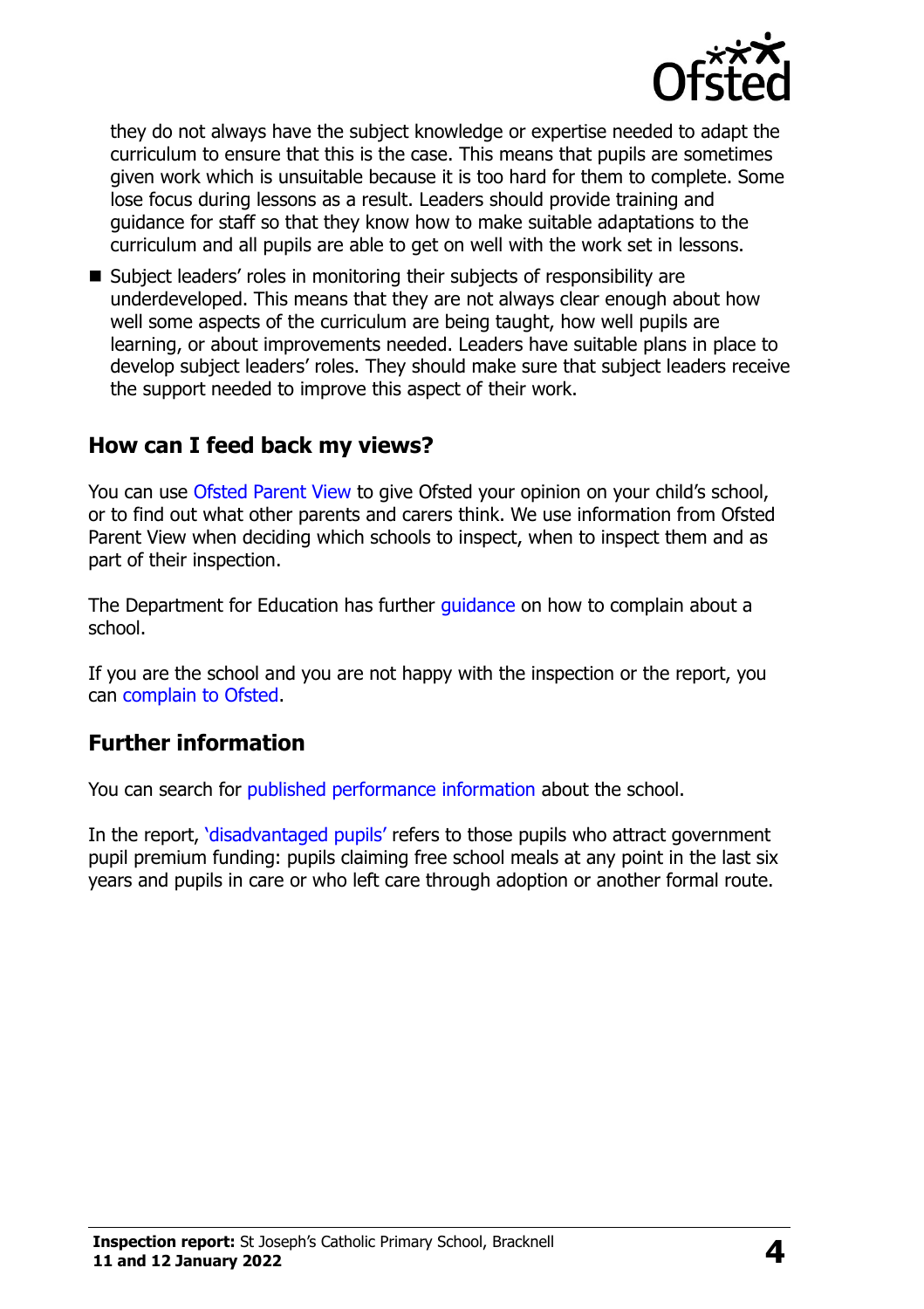

## **School details**

| Unique reference number             | 110027                                                           |
|-------------------------------------|------------------------------------------------------------------|
| <b>Local authority</b>              | <b>Bracknell Forest</b>                                          |
| <b>Inspection number</b>            | 10211792                                                         |
| <b>Type of school</b>               | Primary                                                          |
| <b>School category</b>              | Voluntary aided/Voluntary controlled                             |
| Age range of pupils                 | 3 to 11                                                          |
| <b>Gender of pupils</b>             | Mixed                                                            |
| Number of pupils on the school roll | 212                                                              |
| <b>Appropriate authority</b>        | The governing body                                               |
| <b>Chair of governing body</b>      | Paul Sutton                                                      |
| <b>Headteacher</b>                  | Juanita Dunlop                                                   |
| <b>Website</b>                      | http://www.stjosephsbracknell.co.uk                              |
| Date of previous inspection         | 5 July 2007, under section 5 of the<br><b>Education Act 2005</b> |

## **Information about this school**

- The school is a Roman Catholic school with a Catholic faith. The school is subject to section 48 inspections of the school's religious character. The last section 48 inspection took place in 2018.
- The headteacher is currently supporting another primary school. She is in St Joseph's Catholic Primary School for two and a half days a week.
- $\blacksquare$  The school does not currently use alternative provision.

## **Information about this inspection**

The inspectors carried out this inspection under section 5 of the Education Act 2005.

- This was the first routine inspection the school received since the COVID-19 pandemic began. Inspectors discussed the impact of the pandemic with school leaders and have taken that into account in their evaluation of the school.
- Inspectors met with the headteacher, deputy headteacher and other senior leaders. They spoke with a range of staff at different times during the inspection. They also held an online meeting with four governors, including the chair of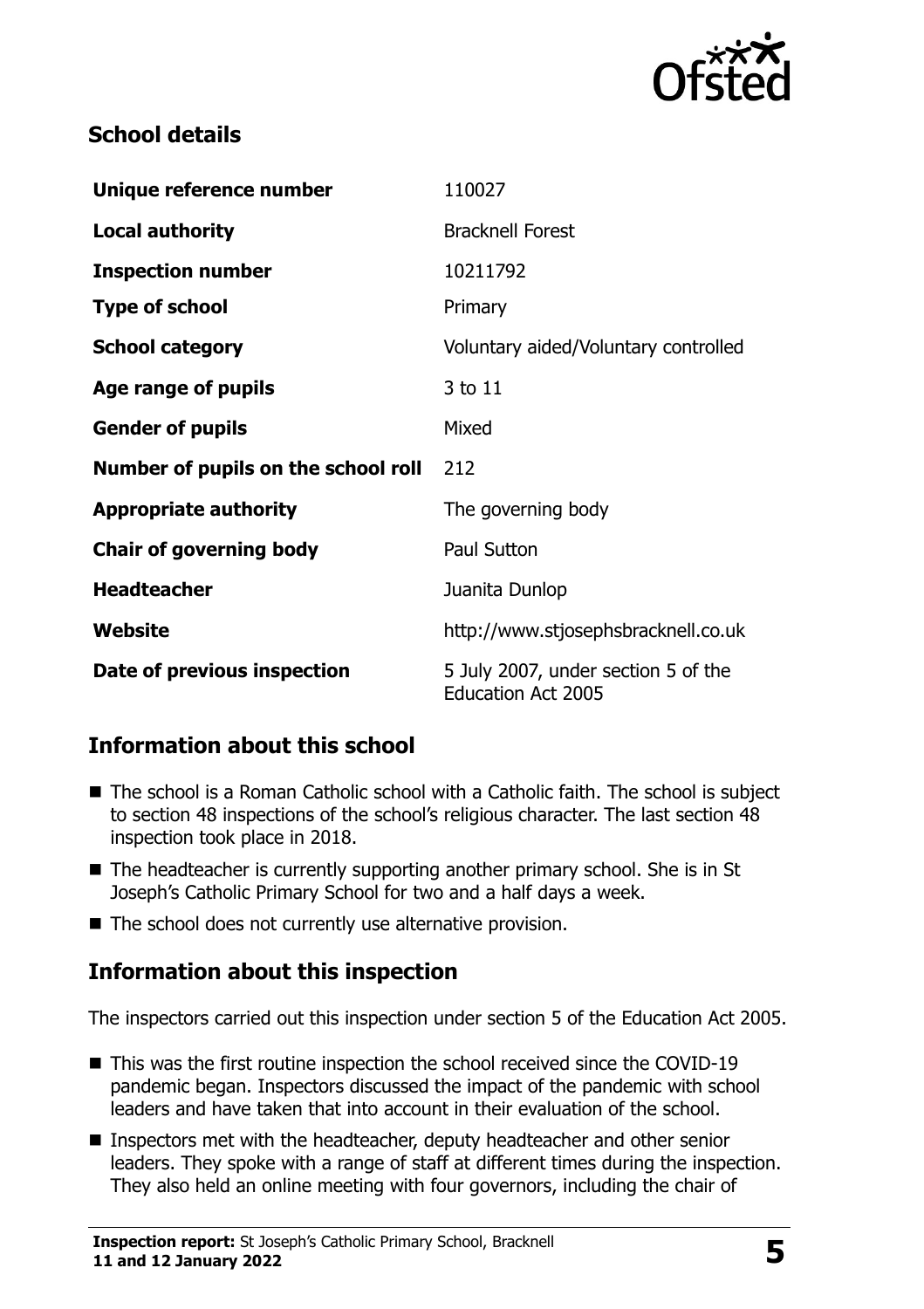

governors. Inspectors also met with a local authority representative and had a telephone discussion with a representative from the diocese.

- Inspectors carried out deep dives in these subjects: reading, English, history and Spanish. For each deep dive, inspectors met with subject leaders, looked at curriculum plans, visited a sample of lessons, spoke with teachers, held a discussion with some pupils about their learning and looked at samples of their work.
- Inspectors reviewed a range of safeguarding records and documents, including the single central record. They also met with the designated safeguarding lead (DSL) and deputy DSL, reviewed the school's safeguarding records, and spoke with a group of pupils.
- Inspectors considered 86 responses to Ofsted's survey, Ofsted Parent View, and spoke with parents informally at the start of the school day. Inspectors also considered 30 responses to Ofsted's staff survey.
- **Inspectors spoke with groups of pupils about their views of the school, as well as** speaking with pupils informally during playtimes and lunchtimes.

#### **Inspection team**

Julie Sackett, lead inspector **Her Majesty's Inspector** 

Kirstine Boon **Ofsted Inspector**